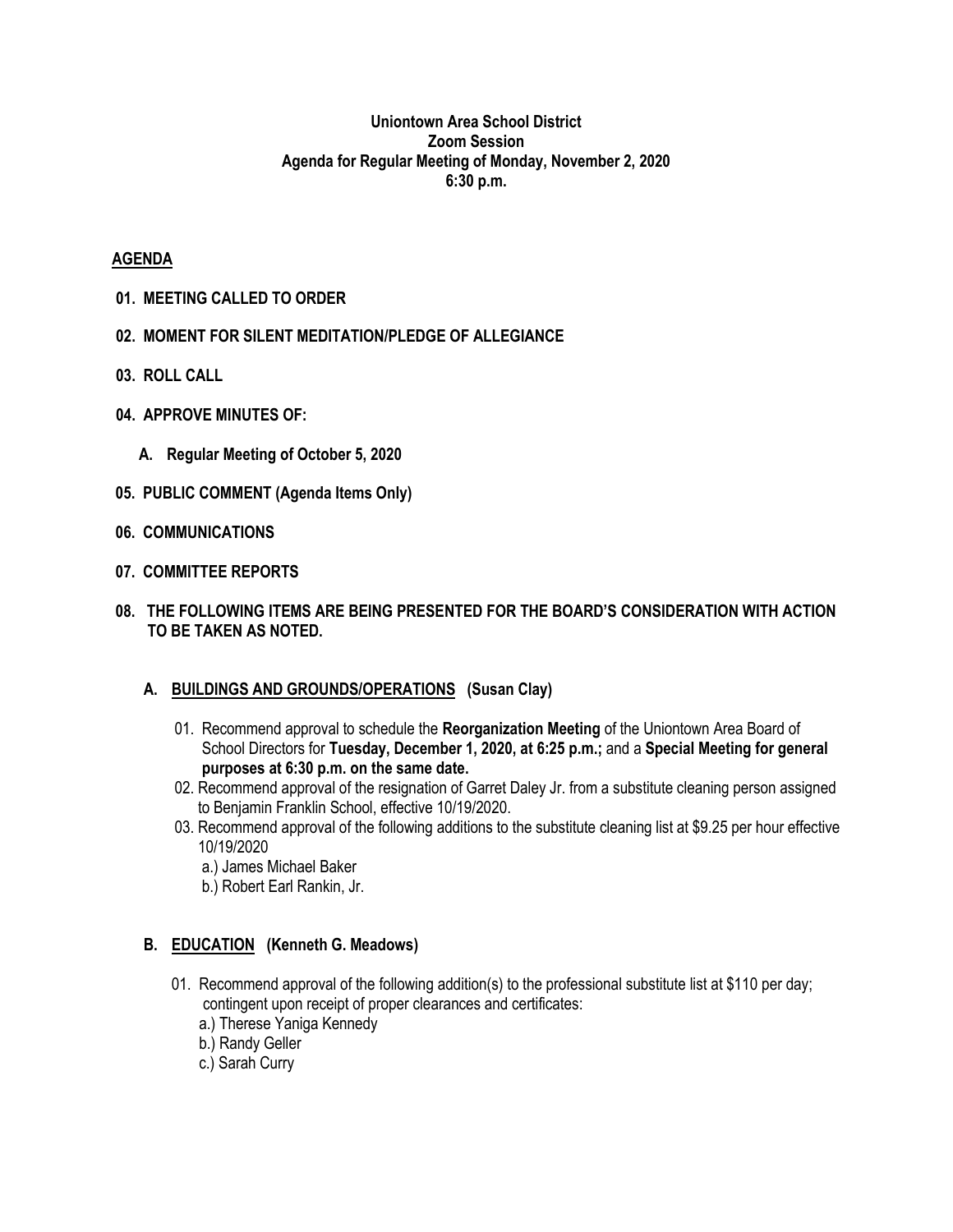# **C. FINANCE (William Rittenhouse Jr.)**

- 01. Recommend approval of the following financial statements for September, 2020:
	- (a) General Fund Treasurer's Report
	- (b) Budget and Revenue Report
- 02. Recommend approval of payroll for October, 2020.
- 03. Recommend approval for payment of the following bills, authorizing and directing Officers of the Board to issue vouchers for same:

| (a) General Fund           |  |
|----------------------------|--|
|                            |  |
|                            |  |
| (b) Cafeterias 2124,040.62 |  |
| (c) Federal Funds          |  |
|                            |  |

04. Recommend approval of the 2020 Per Capita Tax Exonerations as presented in **ATTACHMENT # 1.**

- 05. Recommend approval of the revised Act 93 Agreement as presented in **ATTACHMENT # 2.**
- 06. Recommend approval of the following pay scale for paraprofessionals beginning October 26, 2020: New Employees: \$9.50 per hour, \$10.25 per hour for Associate Degree, \$100 per day for Bachelor Degree Returning Employees: \$9.75 per hour, \$10.50 per hour for Associate, \$100 per day for Bachelor Degree
- 07. Recommend approval of the Agreement with The Day School at The Children's Institute as presented in **ATTACHMENT # 3** .
- 08. Recommend approval of the following security agreements as presented in **ATTACHMENT # 4 :** a.) General Security Agreement
	- b.) Assistant Chief Security Agreement
- 09. Recommend approval of the agreement with Centerville Clinics regarding sports/student physicals as presented.
- 10. Recommend approval of the Educational Services Agreement with the Intermediate Unit as presented.

# **D. PERSONNEL (Pamela Neill)**

01. Recommend approval of a Sabbatical for employee # 100315 beginning October 19, 2020.

# **E. POLICY/PROCEDURE (Dorothy J. Grahek)**

# **F. STUDENT ACTIVITIES (Don Rugola)**

01. Recommend approval for Calvin Winfrey Jr. to serve as a volunteer coach for  $9<sup>th</sup>$  grade, J.V & Varsity Basketball teams under the endorsement of Coach Robert Kezmarsky. \*Volunteer status is pending the proper receipt of clearances.

# **G. SAFETY/SECURITY (John Holt)**

Information Items: regarding revisions to the current phased reopening plan and athletic safety plan as presented in **ATTACHMENT # 5.**

# **H. TECHNOLOGY (William Rittenhouse, Jr.)**